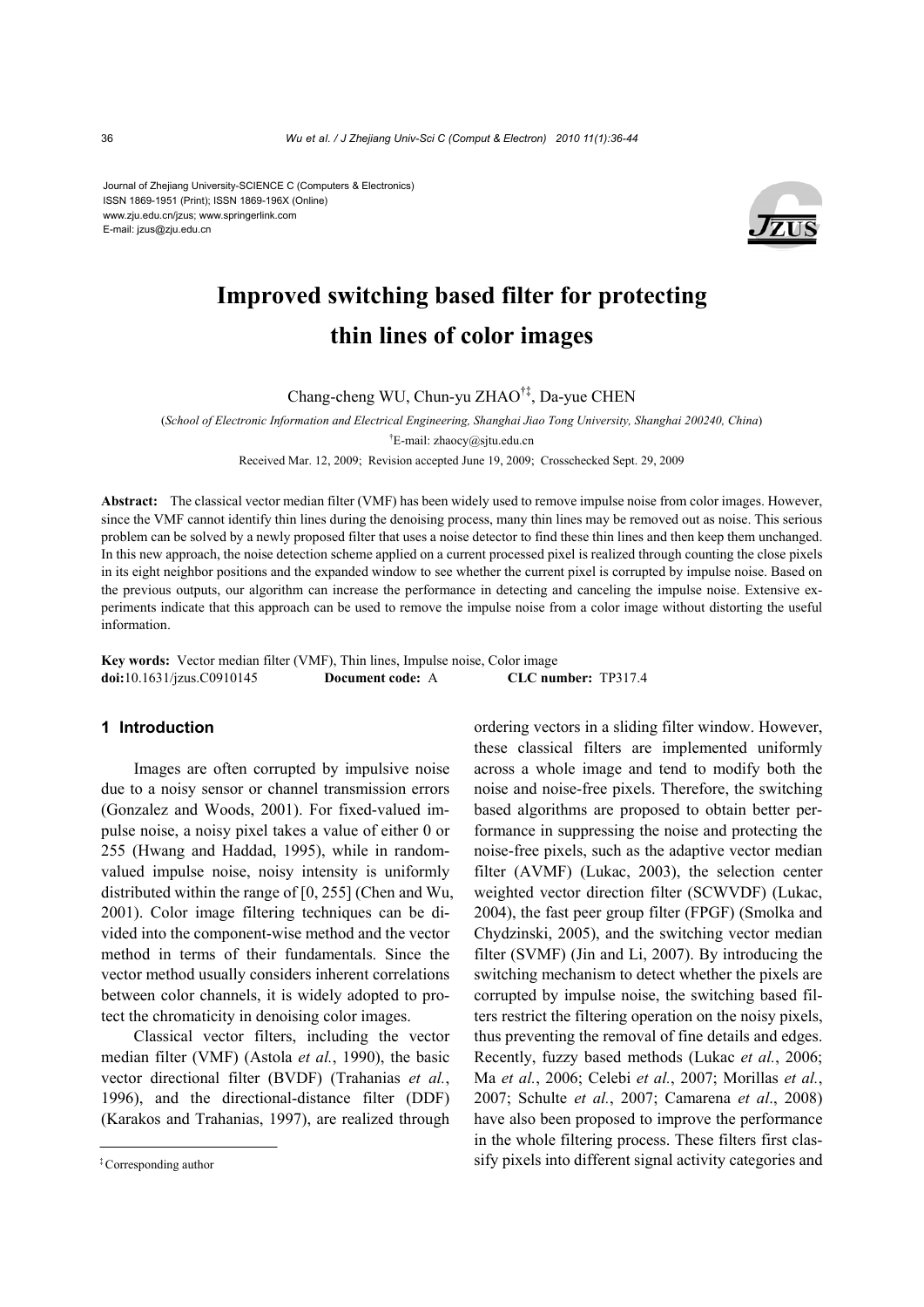then use a different smoothing method for each category.

Unfortunately, almost none of the above mentioned filters can distinguish between thin lines and impulse noise. Accordingly, the thin lines are usually interpreted as noise and removed out. In this paper, we consider the detailed information from arbitrary directions in designing our switching mechanism. In addition, since the whole image is processed from left to right and up to down, the previous outputs can be used to improve the performance of detecting the impulse noise and obtaining the noise cancelation results. According to the noise detection results, the noise-free pixels are kept as original values while the noise pixels are canceled by the VMF operations. In the experiments on varieties of testing images, our algorithms can produce significantly better results than other existing filters both in detecting and canceling the impulse noise.

#### **2 Reviewing algorithm of SVMF**

Let  $\{(i, j)|1 \leq i \leq H, 1 \leq j \leq W\}$  be a pixel coordinate of an RGB image, where *H* and *W* denote the height and width of the image, respectively. For a filter window, sized  $(2N+1) \times (2N+1)$  and centered at  $(i, j)$ , let  $w_{i,j}^0 = \{x_{i-N,j-N}, \cdots, x_{i,j}, \cdots, x_{i+N,j+N}\}\$  be the samples inside it. Fig. 1 shows the samples in a  $3\times3$  filtering window. Let VMF denote the operation of obtaining the vector median from a set of samples. The output of VMF,  $y_{i,j}^{\text{VMF}}$ , is defined as

$$
\mathbf{y}_{i,j}^{\text{VMF}} = \text{VMF}\{w_{i,j}^0\} = \underset{\mathbf{x}_{s,i} \in w_{i,j}^0}{\arg \min} \left\{ \sum_{p=-N}^N \sum_{q=-N}^N \left\| \mathbf{x}_{i+p,j+q} - \mathbf{x}_{s,t} \right\|_2 \right\},\tag{1}
$$

where  $\|\cdot\|_2$  denotes the  $L_2$  norm between two color vectors.

| $X_{i-1, j-1}$       | $x_{i-1,j}$          | $X_{i-1, j+1}$       |
|----------------------|----------------------|----------------------|
| $\mathbf{x}_{i,j-1}$ | $X_{i, j}$           | $\mathbf{x}_{i,j+1}$ |
| $X_{i+1, j-1}$       | $\mathbf{x}_{i+1,j}$ | $X_{i+1, j+1}$       |

The algorithm about the switching based method is often given as

$$
\mathbf{y}_{i,j} = \mathbf{x}_{i,j} \alpha_{i,j} + (1 - \alpha_{i,j}) \mathbf{m}_{i,j},
$$
 (2)

where  $\alpha_{i,j}$ , valued 1 or 0 for the noise-free pixel and the noisy pixel respectively, is the noise detection result,  $m_{i,j}$  is the noise cancelation result, and  $y_{i,j}$  is the output value.

The SVMF protects the thin lines and detects the impulse noise in the corrupted color image by comparing the color distance between the current sample and other samples in four directional operators. As shown in Fig. 2, these operators are centered at  $x_{i,j}$  and denoted as  $K_p (p=1, 2, 3, 4)$ . Let the five pixels corresponding to the five nonzero elements in  $K_p$  be  ${x_{(p,1)}, x_{(p,2)}, x_{i,j}, x_{(p,3)}, x_{(p,4)}}$ . For the current pixel and the samples in each operator, the average color distance can be obtained as

LineDiff(
$$
K_p
$$
) =  $\frac{1}{4} \sum_{i=1}^{4}$ ColorDiff( $x_{i,j}$ ,  $x_{(p,i)}$ ), (3)

where ColorDiff $(x_{i,j}, x_{(p,l)})$  is the color distance between the two pixel vectors in CIELAB space. The noise detector of the SVMF compares the minimum value of these four directional operators, i.e., min{LineDiff( $K_p$ )} ( $p=1, 2, 3, 4$ ), with a threshold value. If the minimum average value is less than a set threshold, the current pixel will be detected as noise-free.



**Fig. 2 Four directional operators in SVMF**

Seen from the directions of these four operators, they consider only the samples aligned in  $n \times 45^{\circ}$  ( $n=0$ , 1, 2, …, 8). However, the thin lines may be aligned not only in  $n \times 45^\circ$  ( $n=0, 1, 2, \ldots, 8$ ) directions but also in other arbitrary directions. As shown in Fig. 3, let us consider one case of the thin line, not aligned in *n*×45° directions. According to the switching mechanism of SVMF, we can see that both  $K_1$  and  $K_2$  can obtain the **Fig. 1 Samples in the 3×3 filtering window**  $w_{i,j}^0$  **minimum value amongst these four operators. For the**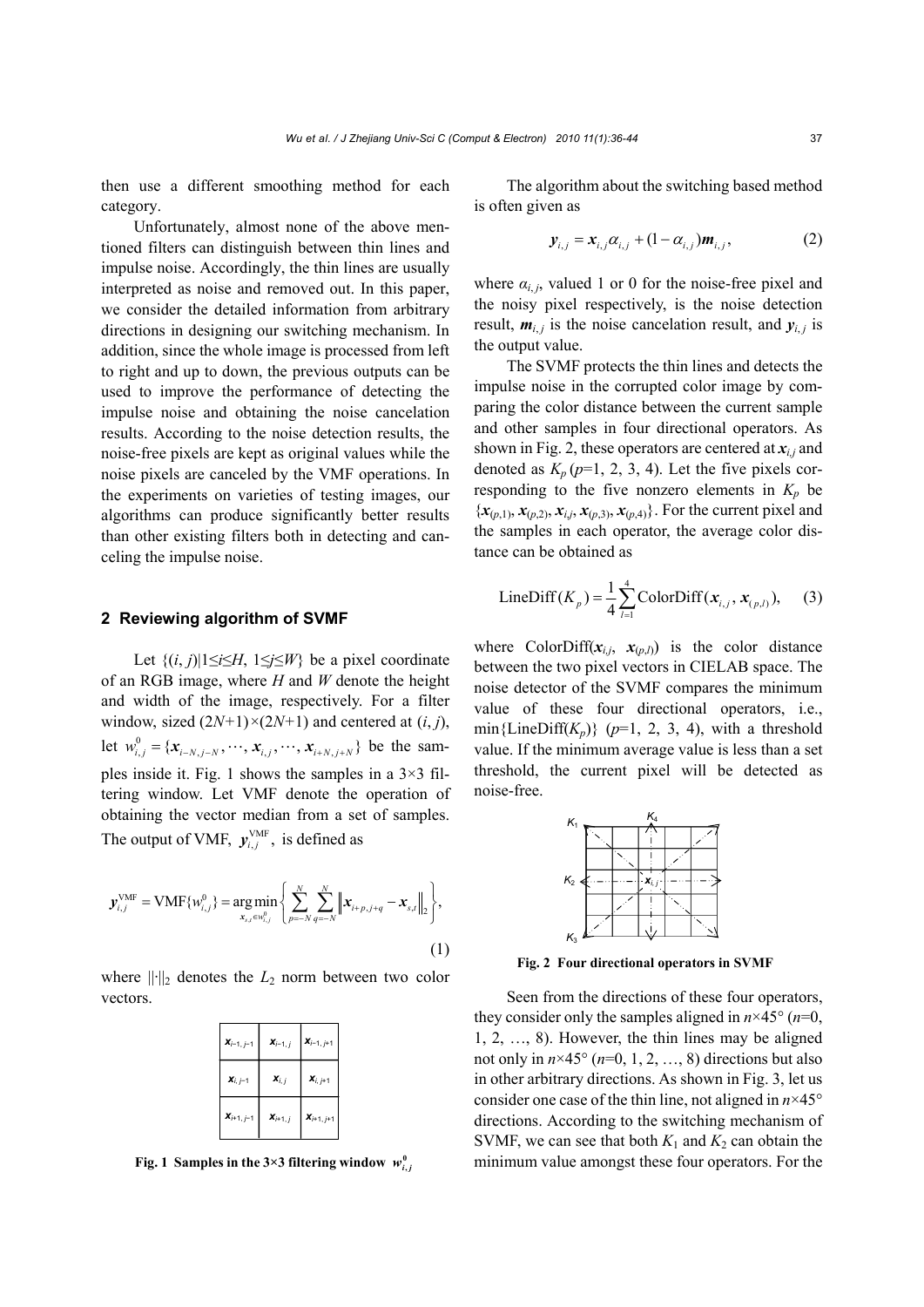current pixel and the other four samples in each operator  $K_1$  or  $K_2$ , since only one sample has a small color distance with the current pixel and the other three samples have a very large color distance, the average color distance will be large enough to make the center pixel recognized as impulsive noise. Therefore, we can say that the SVMF has some drawbacks in protecting the thin lines.

|                        | 0   | ò | 0   |   |
|------------------------|-----|---|-----|---|
| 255                    | Q   | ŀ |     | ი |
| ∕−∩                    | 255 |   |     |   |
| 0                      | n   |   | 255 | 0 |
| $\iota^{\mathfrak{g}}$ | 0   |   | 255 | đ |

**Fig. 3 Example about the thin lines with 0=[0, 0, 0] and 255=[255, 255, 255] denoting the color vectors** 

# **3 Algorithm about our method**

We present a novel noise detection mechanism and an improved noise cancelation method in our algorithm. For the noise detection mechanism, we count the close pixels in eight neighboring positions and the new expanded positions to consider whether the current pixel is corrupted by the impulse noise. For the noise cancelation method, we combine the previous outputs and the later processed pixels as the samples of VMF operation in order to suppress the impulse noise as much as possible.

# **3.1 Obtaining the expanded window**

When the whole image is processed from left to right and up to down, for each current filtering window, half of the positions have been processed and given their outputs while the other half will be processed later. Many switching based algorithms usually use the original samples in the filtering window to detect the impulse noise and give the noise cancelation result. However, if the pixels in the previous processed positions are noise, these noisy pixels will badly affect the detecting and canceling of the impulse noise. Therefore, if these noisy pixels in the previous positions are replaced as their corresponding outputs, we can lessen their bad effects in detecting and canceling the impulse noise. As shown in Fig. 4, for a  $5 \times 5$  filtering window, let *y* denote the previous outputs and *x* denote the later processed samples inside it. For the center pixel  $x_{i,j}$ , let  $\tilde{w}_{i,j}^0$  denote its new eight neighbors and  $w_{i,j}^1$  denote the 16 circular samples in the out edge of the 5×5 filtering window as

$$
\tilde{w}_{i,j}^0 = \{ y_{i-1,j-1}, \ y_{i-1,j}, \ y_{i-1,j+1}, \ y_{i,j-1}, \n x_{i,j+1}, \ x_{i+1,j-1}, \ x_{i+1,j}, \ x_{i+1,j+1} \},
$$
\n(4)

$$
w_{i,j}^1 = \{ y_{i-2,j-2}, y_{i-2,j-1}, y_{i-2,j}, y_{i-2,j+1}, y_{i-2,j+2}, y_{i-2,j+2}, y_{i-1,j-2}, y_{i-1,j+2}, y_{i,j-2}, y_{i,j-2}, x_{i,j+2}, x_{i+1,j-2}, x_{i+1,j+2}, x_{i+2,j-2}, x_{i+2,j-1}, x_{i+2,j}, x_{i+2,j+1}, x_{i+2,j+2} \}.
$$
\n
$$
(5)
$$

|                                                      |                                                                                                                                                                              |                          | $\boldsymbol{y}_{i-2,j-2}\Big \;\boldsymbol{y}_{i-2,j-1}\Big \;\, \boldsymbol{y}_{i-2,j}\;\left\lfloor \boldsymbol{y}_{i-2,j+1}\left\lvert \boldsymbol{y}_{i-2,j+2}\right.\right.$ |  |
|------------------------------------------------------|------------------------------------------------------------------------------------------------------------------------------------------------------------------------------|--------------------------|------------------------------------------------------------------------------------------------------------------------------------------------------------------------------------|--|
|                                                      | $\left  {\left. \boldsymbol{y}_{i-1,j-2} \right } \right. {\left  {\left. \boldsymbol{y}_{i-1,j-1} \right } \right.} \left. {\left. \boldsymbol{y}_{i-1,j} \right } \right.$ |                          | $\boldsymbol{y}_{i-1,j+1}$ $\boldsymbol{y}_{i-1,j+2}$                                                                                                                              |  |
| $\overline{\mathbf{y}}_{i,j-2}$ $\mathbf{y}_{i,j-1}$ |                                                                                                                                                                              | $\bm{X}_{i,j}$           | $\begin{bmatrix} \mathbf{X}_{i,j+1} & \mathbf{X}_{i-1,j+2} \end{bmatrix}$                                                                                                          |  |
|                                                      | $\mathbf{X}_{i+1,j-2}$ $\mathbf{X}_{i+1,j-1}$                                                                                                                                | $\boldsymbol{X}_{i+1,j}$ | $\boldsymbol{X}_{i+1,j+1}$ $\boldsymbol{X}_{i+1,j+2}$                                                                                                                              |  |
|                                                      | $\pmb{X}_{i+2,j-2}\left \pmb{X}_{i+2,j-1}\right  \left \pmb{X}_{i+2,j}\right  \left \pmb{X}_{i+2,j+1}\right  \pmb{X}_{i+2,j+2}$                                              |                          |                                                                                                                                                                                    |  |

**Fig. 4** Samples in  $\tilde{w}_{i,j}^0$  and  $\tilde{w}_{i,j}^1$ 

The bold black squares show the expounded window  $w_i^2$ , about Fig. 3

For two pixels  $x_{s,t}$  and  $x_{i,j}$ , the close condition between them is that their color distances in RGB space should be less than a threshold *d* , i.e.,

$$
\|\mathbf{x}_{i,j} - \mathbf{x}_{s,t}\|_2 \le d. \tag{6}
$$

Before introducing the expanded window  $w_i^2$ , we first need to detect the close pixels in  $\tilde{w}_{i,j}^0$  according to Eq. (6) and then obtain  $w_i^2$ , through the following steps:

1. Detecting the close pixels of  $x_{i,j}$  in its eight neighbors  $\tilde{w}_{i}^{0}$ , according to Eq. (6).

2. Getting the eight neighbors about one special close pixel according to the structure of Fig. 4.

3. Intersecting the eight neighbors about such special close pixel with  $w_i^j$  to make the intersected samples form the samples of  $w_{i,j}^2$ .

4. Before all of the close pixels in  $\tilde{w}_{i,j}^0$  are processed, repeating steps 2 and 3 and making the intersected samples a union to form the subset of  $w_{i,j}^2$ .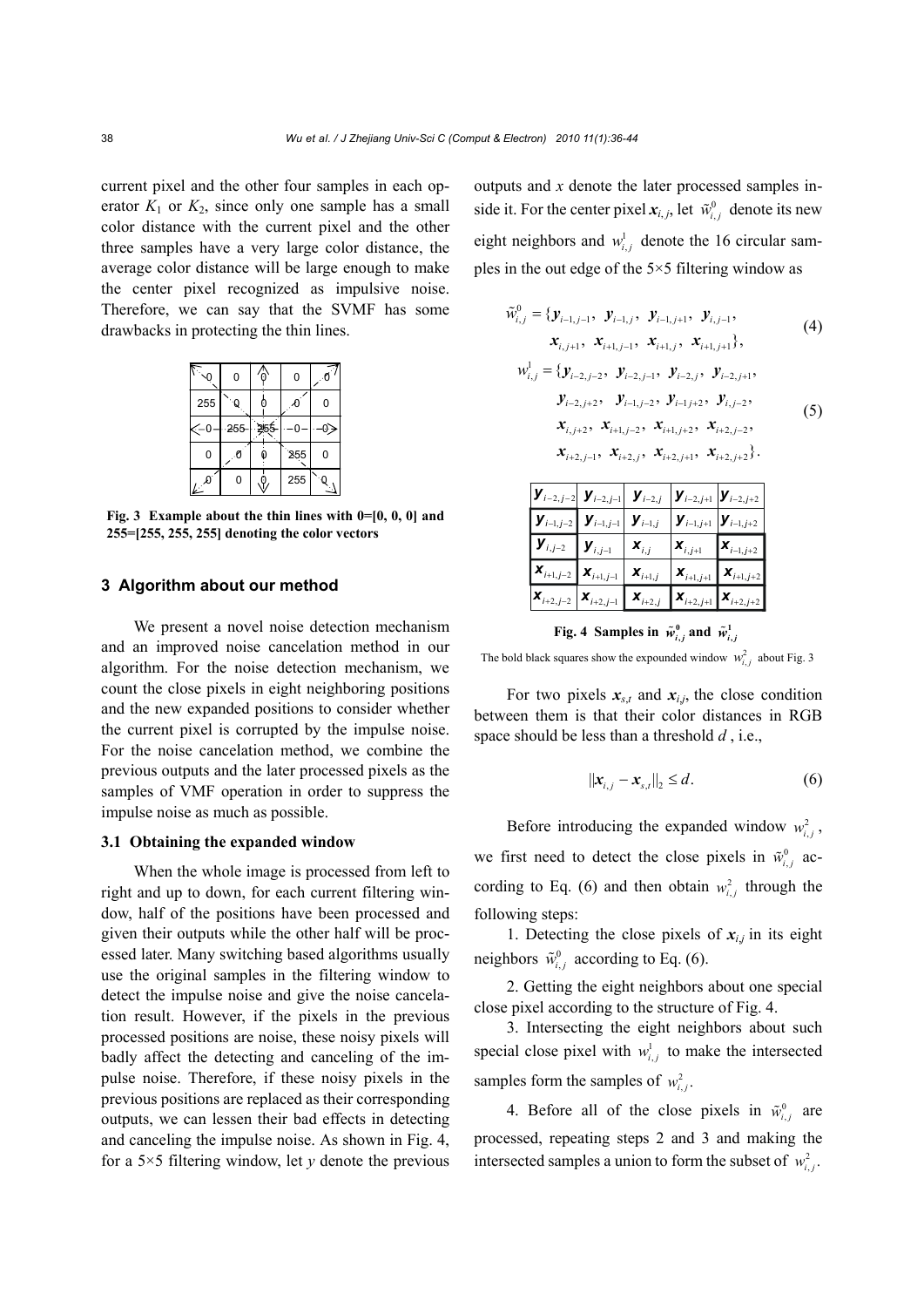Let us take the thin line, as shown in Fig. 3, as an example of obtaining the expanded filter window  $w_i^2$ ,

According to Eq. (6),  $x_{i+1,j+1}$  and  $y_{i,j-1}$  are detected as the close samples to  $x_{i,j}$ . Seen from the structure of Fig. 4, for pixel  $x_{i+1,i+1}$ , its eight neighbor samples are  $\{x_{i,j}, x_{i,j+1}, x_{i,j+2}, x_{i+1,j}, x_{i+1,j+2}, x_{i+2,j}, x_{i+2,j+1}, x_{i+2,j+2}\}.$ Thus, the intersected samples with  $w_i^1$  are  $\{x_{i, j+2},\}$  $x_{i+1, i+2}, x_{i+2, i+2}, x_{i+2, i+1}, x_{i+2, i}$ . For the other close pixel *y*<sub>*i*, *j*−1</sub>, its eight neighbor samples are  $\{y_{i-1, j-2}, y_{i-1, j-1}, \}$ *y*<sub>*i*</sub>−1, *j*, *y*<sub>*i*</sub>, *j*−2, *x*<sub>*i*</sub>, *j*, *x*<sub>*i*+1, *j*−2, *x*<sub>*i*+1, *j*−1, *x*<sub>*i*+1, *j*</sub>}. Thus, the in-</sub></sub> tersected samples with  $w_i^1$  *i* are  $\{y_{i-1, j-2}, y_{i, j-2}, x_{i+1}\}$ *<sup>j</sup>*−2}. The union about all these intersected samples forms the structure of  $w_{i,j}^2$ .

$$
w_{i,j}^2 = \{ \mathbf{x}_{i,j+2}, \mathbf{x}_{i+1,j+2}, \mathbf{x}_{i+2,j+2}, \mathbf{x}_{i+2,j+1}, \n\mathbf{x}_{i+2,j}, \mathbf{x}_{i-1,j-2}, \mathbf{x}_{i,j-2}, \mathbf{x}_{i+1,j-2} \}.
$$
\n(7)

# **3.2 Noise detection and cancelation**

Let  $n_1$  and  $n_2$  denote the number of the close pixels detected in the eight neighbors  $\tilde{w}_{i,j}^0$  and in the expounded window  $w_{i,j}^2$ , respectively. According to Eq. (6), when none of the close pixels can be detected in  $\tilde{w}_{i,j}^0$ , both  $n_1$  and  $n_2$  should be set to 0. The noise detection result for our algorithm can be described as

$$
\alpha_{i,j} = \begin{cases} 1, \text{ Val} \geq \text{ Tol}, \\ 0, \text{ Val} < \text{ Tol}, \end{cases} \tag{8}
$$

where Val is the total number of the close pixels detected in  $\tilde{w}_{i,j}^0$  and  $w_{i,j}^2$ , giving Val= $n_1+n_2$ , and Tol is the threshold number determined by the later experiment. If Val≥Tol,  $x_i$  *j* is considered as noise-free and then kept unchanged; otherwise  $x_{i,j}$  is noisy and should be canceled by the VMF operation.

The measurement in Eq. (8) can detect the impulsive noise due to the following reasons:

1. Val=0 when  $x_i$ , *j* is an isolated impulsive noise because none of the close pixels can be detected in the eight neighbors  $\tilde{w}_{i,j}^0$  with  $n_1=0$  and  $n_2=0$ .

2. Val will be large when  $x_{i,j}$  is a pixel on a certain line because the thin lines are usually continuous and there will be more close pixels in the eight neighbors  $\tilde{w}_{i,j}^0$  and the expounded window  $w_{i,j}^2$ .

3. Val will also be large when  $x_{i,j}$  is neither impulsive noise nor a thin line because more close pixels will be detected in the eight neighbors  $\tilde{w}_{i,j}^0$  and the expounded window  $w_i^2$ .

As shown in Fig. 3, according to Eq. (6), two close pixels  $y_{i-1,j}$  and  $x_{i+1,j+1}$  will be detected in the eight neighbors  $\tilde{w}_i^0$ , and two close pixels  $y_{i-1, j-2}$  and  $x_{i+1, i-2}$  will be detected in the expounded window  $w<sub>i,j</sub>$  (Eq. (7)). Therefore, as  $n_1=n_2=2$ , the center pixel will be protected as noise-free by our algorithm if the threshold Tol is set as 4.

Like the method of detecting the impulse noise, we combine the previous outputs and the later processed pixels as the samples of the VMF operation to obtain the noise cancelation result. In our method, for suppressing the impulse noise as much as possible, we make the samples in  $\tilde{w}^0_{i,j}$  applied with the VMF operation to obtain the noise cancelation result  $m_{i,j}$  in Eq. (2) as follows:

$$
m_{i,j} = \text{VMF}\{\tilde{w}_{i,j}^0\}
$$
  
= arg min  $\left\{\sum_{x_{s,t} \in \tilde{w}_{i,j}^0}^{N} \left\|\mathbf{x}_{i+p,j+q} - \mathbf{x}_{s,t}\right\|_2 : (p,q) \neq (0,0)\right\}$ . (9)

From all the above, each step of our algorithm can be described as follows:

1. Using the previous outputs to detect the close pixels in the eight neighbors  $\tilde{w}_{i,j}^0$ .

2. Obtaining the expounded window  $w_i^2$ , based on the close pixels detected in Step 1.

3. Counting the close pixels in  $\tilde{w}_{i,j}^0$  and  $w_{i,j}^2$  to detect whether  $x_i$ , is corrupted by impulse noise.

4. Applying the corrupted pixels with the VMF operations basd on the samples in  $\tilde{w}_{i,j}^0$ .

## **4 Simulation and performance analysis**

Throughout this work the impulse noise is modeled as Eq. (10) (Plataniotis and Venetsanopoulos, 2000; Zhou and Mao, 2007), where  $x^n$  is the noisy pixel,  $\{x_R, x_G, x_B\}$  is the noise free color vector,  $o_t$ ( $t=1, 2, 3$ ) are the impulse values, and p and  $\Sigma p=$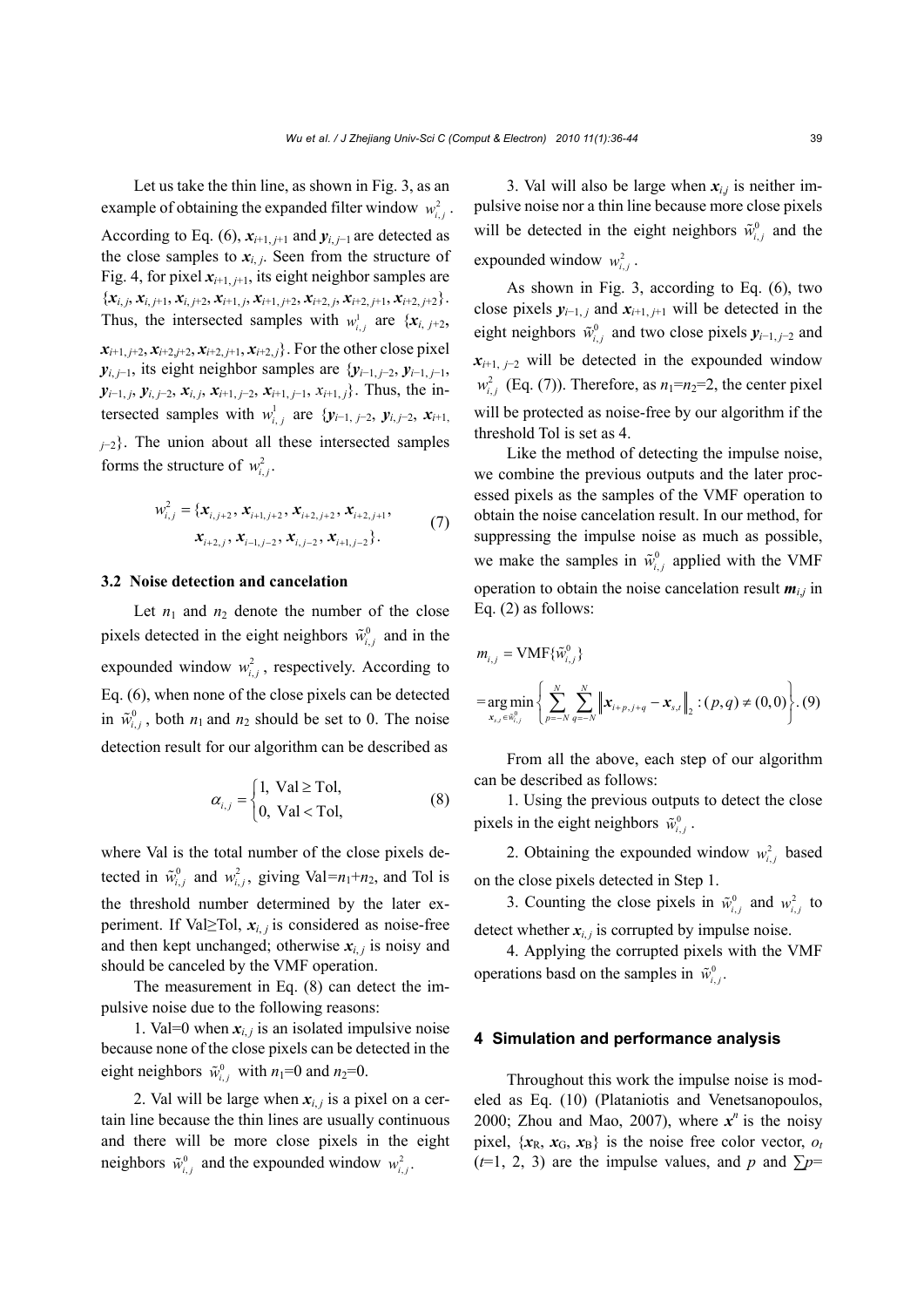$(1-p_1-p_2-p_3 \text{ with } \sum_{t=1}^3 p_t \leq 1)$  are the degrees of impulse noise contamination.

$$
x^n = \begin{cases} \{o_1, x_G, x_B\} & \text{with probability } p_1 p, \\ \{x_R, o_2, x_B\} & \text{with probability } p_2 p, \\ \{x_R, x_G, o_3\} & \text{with probability } p_3 p, \\ \{o_1, o_2, o_3\} & \text{with probability } p \sum p. \end{cases} \tag{10}
$$

The quantitative performances of our algorithm are evaluated in three quantitative criteria: the mean absolute error (MAE), the peak signal to noise ratio (PSNR), and the normalized color difference (NCD). These criteria, defined as follows, are related to the image detail preservation, noise suppression, and the color distortions, respectively:

$$
\text{MAE} = \frac{1}{3HW} \sum_{i=1}^{H} \sum_{j=1}^{W} \left\| \mathbf{y}_{i,j} - \mathbf{o}_{i,j} \right\|_{1}^{1}, \quad (11)
$$

$$
PSNR = 10 \lg \frac{255^2}{\frac{1}{3HW} \sum_{i=1}^{H} \sum_{j=1}^{W} ||\mathbf{y}_{i,j} - \mathbf{o}_{i,j}||_2^2},
$$
 (12)

$$
NCD = \frac{\sum_{i=1}^{H} \sum_{j=1}^{W} \left[ (L_{i,j}^{y} - L_{i,j}^{o})^{2} + (u_{i,j}^{y} - u_{i,j}^{o})^{2} + (v_{i,j}^{y} - v_{i,j}^{o})^{2} \right]^{2}}{\sum_{i=1}^{H} \sum_{j=1}^{W} \left[ (L_{i,j}^{o})^{2} + (u_{i,j}^{o})^{2} + (v_{i,j}^{o})^{2} \right]^{2}} ,
$$
\n(13)

where  $y_{i,j}$  and  $\boldsymbol{o}_{i,j}$  are the filtered and original desired values at the coordinate of  $(i, j)$  respectively,  $\|\cdot\|_1$ represents the  $L_1$  norm,  $L_{i,j}^y$ ,  $u_{i,j}^y$ ,  $v_{i,j}^y$  and  $L_{i,j}^o$ ,  $u_{i,j}^o$ ,  $v_{i,j}^o$ represent the lightness and the two chrominance values of  $y_{i,i}$  and  $\boldsymbol{o}_{i,i}$  in the international commission on illumination lightness uniform value (CIELUV) color space, respectively. In general, better filtering performance means a smaller MAE value in protecting the detailed information, a smaller NCD in distorting color information, and a larger PSNR value in suppressing the noise. As shown in Fig. 5, four standard images were experimented throughout the whole paper.

#### **4.1 Parameters choice**

Before carrying out the experiments, we simulate the PSNR performances about the Lena and Peppers images, corrupted by impulse noise with different ratios, to obtain the optimal parameter *d* in Eq. (6) and Tol in Eq. (8). As shown in Figs. 6a, 6b, 7a and 7b, for the fixed- and random-valued impulsive noise by ratios of 5% and 10%, the best PSNR results can be achieved for Tol=3 and *d*∈[30, 50]. For the higher impulse noise by ratios of 15% and 20%, as shown in Figs. 6c, 6d, 7c and 7d, the best PSNR values require Tol=4 and *d*∈[40, 60] for both the fixed- and random-valued impulse noise corruption. Therefore, in the following experiments, our algorithm adopts Tol=3 and *d*=40 as the parameters of our noise detection scheme for the noise corruption lower than 10%, otherwise Tol=4 and *d*=50 for the noise corruption higher than 10%.



**Fig. 6 Parameters** *d* **and Tol on the PSNR values for image Lena corrupted by the impulse noise** 

(a)  $5\%$  random-valued; (b)  $5\%$  fixed-valued; (c)  $15\%$  randomvalued; (d) 15% fixed-valued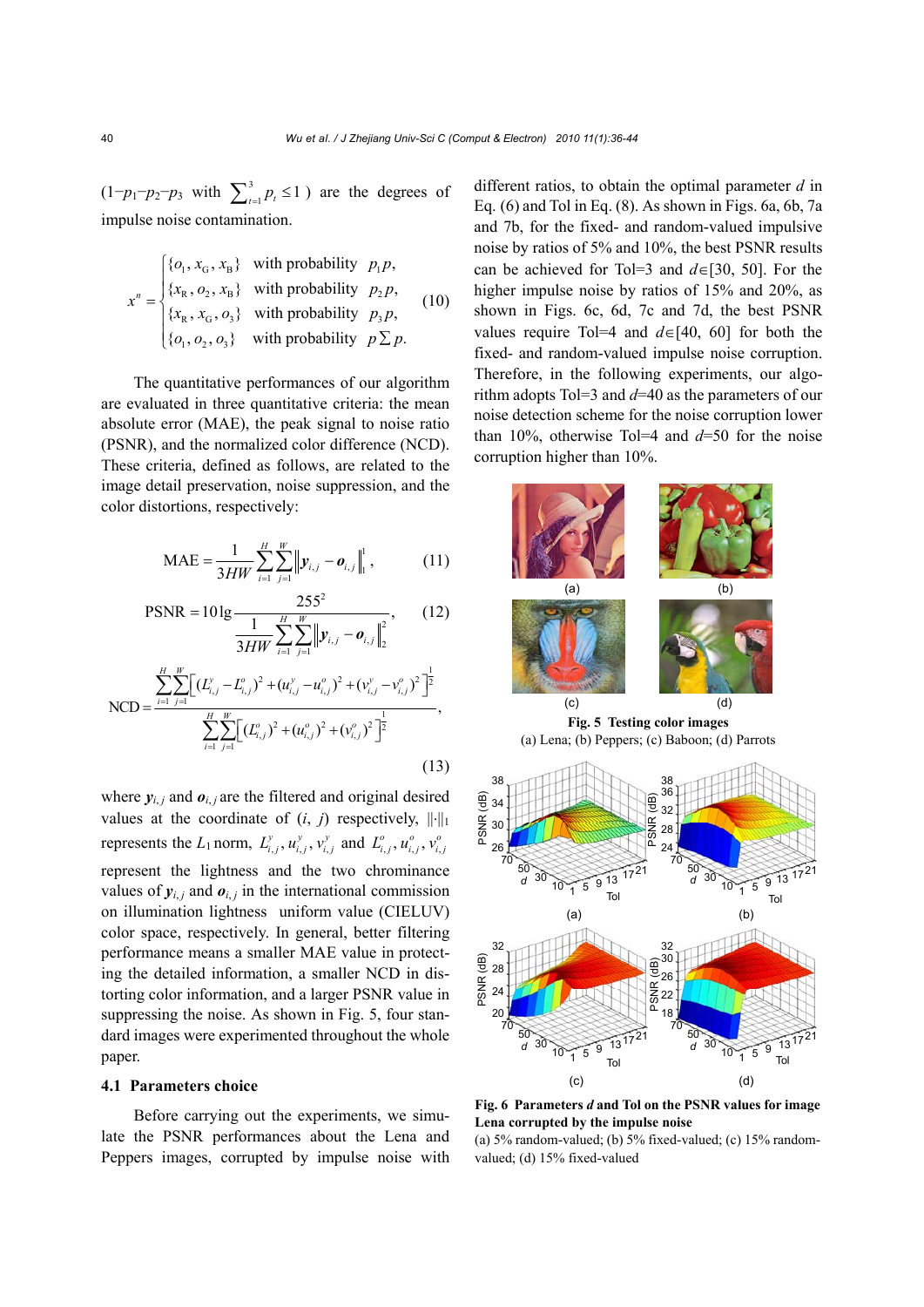

**Fig. 7 Parameters** *d* **and Tol on the PSNR values for image Peppers corrupted by the impulse noise**  (a)  $10\%$  random-valued; (b)  $10\%$  fixed-valued; (c)  $20\%$ random-valued; (d) 20% fixed-valued

#### **4.2 Simulation analysis**

The quantitative performance of our algorithm is compared with those of several classical filters and switching based filters: the VMF, the BVDF, the DDF (*ρ*=0.25), the AVMF (*r*=5, Tol=60), the FPGF (*d*=45,  $m=3$ ), the SVMF (Tol=65) and the SCWVDF ( $\lambda=2$ , Tol=0.19). In the whole simulation analysis, the filtering windows about the VMF, BVDF, and DDF are sized 5×5. Tables 1–3 present the PSNR, MAE and NCD values for suppressing the random-valued impulsive noise with the corruption ratio of 5%, 10% and 15%, respectively. As shown in Tables 1 and 2, our algorithm has a much better performance than these classical filters (VMF, BVDF, DDF) in terms of MAE, PSNR and NCD at the low noise corruption ratio. When the noise ratio is high (Table 3), our algorithm still works better than the VMF, BVDF and DDF in the three quantitative aspects. Therefore, we can say that our algorithm could achieve the best quantitative performance among these classical filters for suppressing the impulsive noise and protecting the detailed information. Compared with other switching

filters, such as the AVMF, FPGF, SVMF, and SCWVDF, it can also give a comparable performance in PSNR, MAE and NCD values when the noise ratio is low. For a high noise ratio (Table 3), our algorithm can still give much better results in these three quantitative aspects, especially in the PSNR and NCD values. Therefore, our algorithm could achieve the best quantitative performance amongst all of these compared filters.

In order to show the performance of our algorithm in protecting the thin lines while removing the impulse noise, Fig. 8 compares the visual restoration results of our algorithm with several existing filters including the classical filters (VMF, BVDF, DDF) and the switching filters (AVMF, FPGF, SCWVDF, SVMF). As shown in Fig. 8a, the original image Parrots is contaminated by 10% random-valued impulsive noise and attached several thin lines with arbitrary directions. As shown in Figs. 8b–8d, although these classical filters (VMF, BVDF, and DDF) can suppress the noise well, the attached thin lines are almost completely removed. Seen from the images filtered by the AVMF, SCWVDF and FPGF, the thin lines are also suppressed as impulse noise in the whole denoising process. As shown in Fig. 8h, although the square and its two diagonals could be protected by the SVMF, the other two thin lines of arbitrary directions are removed out as noise. These results of SVMF further show its inability in protecting the thin lines in arbitrary directions except for the  $n \times 45^{\circ}$  ( $n=0, 1, ..., 8$ ). Therefore, we can see that our algorithm works best amongst these compared classical and switching filters in protecting the thin lines of arbitrary directions.

The following experiments examine the performance of our algorithm on real images. Fig. 9 shows two digitized artwork images obtained from the Kodak company. Fig. 10 shows the enlarged parts of the real images and the filtered images of our algorithm and the compared methods. Detailed visual inspection of the restoration results depicted in Fig. 10 reveals that our algorithm can provide an excellent trade-off between the noise attenuation and detail preservation (Figs. 10i and 10j. Unlike our algorithm, owning to the excessive smoothing, the well known classic algorithms (VMF, BVDF, and DDF) blur edges and remove fine details (Figs.  $10c-10h$ ).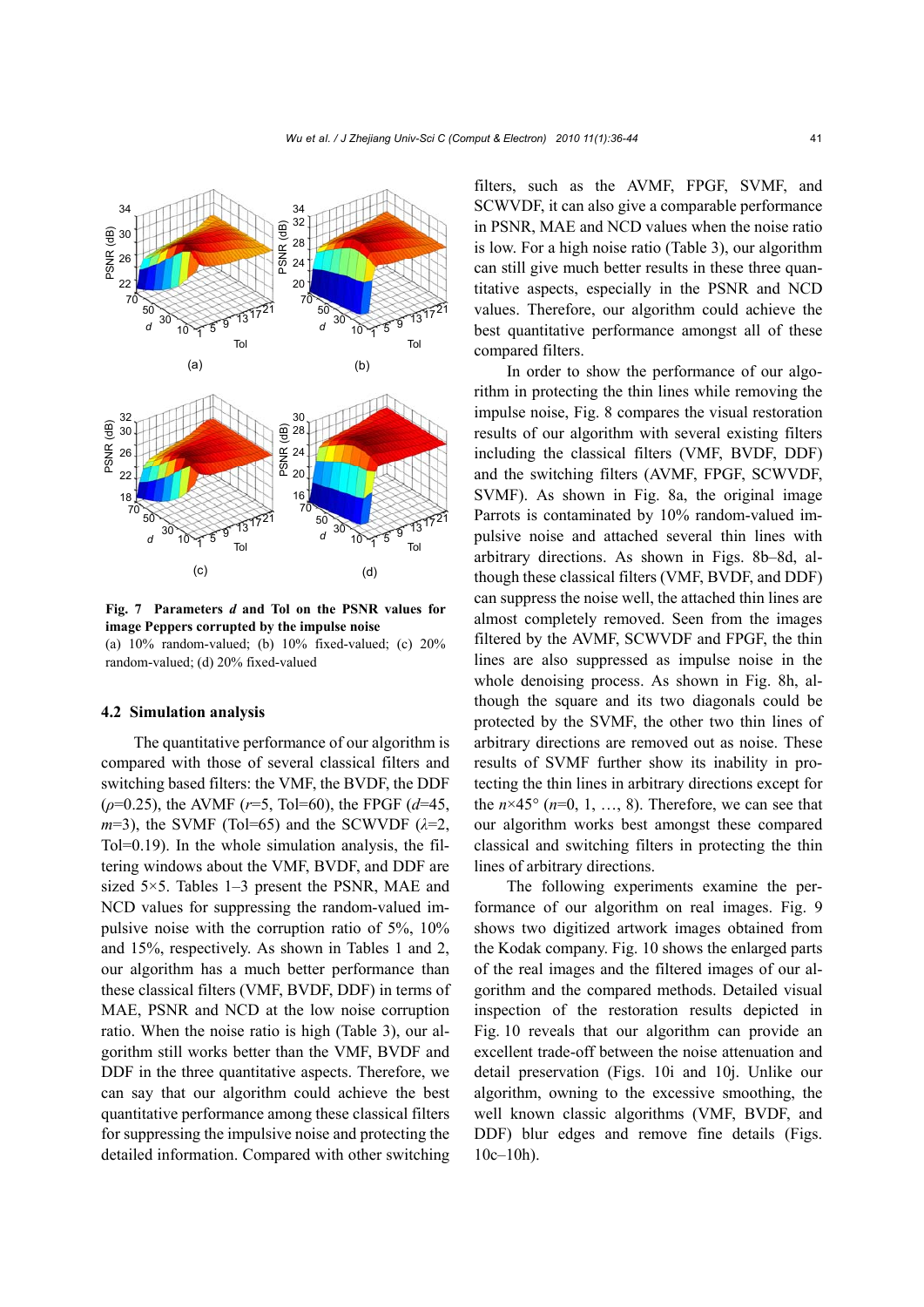|               | Parrots             |            |            |                     | Lena       |            |  |                     | Peppers    |            | Baboon              |            |            |  |
|---------------|---------------------|------------|------------|---------------------|------------|------------|--|---------------------|------------|------------|---------------------|------------|------------|--|
| Filter        | <b>PSNR</b><br>(dB) | <b>MAE</b> | <b>NCD</b> | <b>PSNR</b><br>(dB) | <b>MAE</b> | <b>NCD</b> |  | <b>PSNR</b><br>(dB) | <b>MAE</b> | <b>NCD</b> | <b>PSNR</b><br>(dB) | <b>MAE</b> | <b>NCD</b> |  |
| <b>VMF</b>    | 27.11               | 4.11       | 0.0511     | 30.19               | 4.57       | 0.0593     |  | 30.51               | 4.74       | 0.0578     | 20.74               | 15.66      | 0.1725     |  |
| <b>BVDF</b>   | 25.36               | 4.67       | 0.0602     | 28.88               | 5.25       | 0.0637     |  | 27.53               | 5.96       | 0.0697     | 18.07               | 20.55      | 0.1894     |  |
| <b>DDF</b>    | 27.21               | 4.21       | 0.0499     | 30.16               | 4.61       | 0.0594     |  | 30.43               | 4.76       | 0.0577     | 20.68               | 15.74      | 0.1712     |  |
| <b>AVMF</b>   | 29.87               | 1.58       | 0.0231     | 33.27               | 1.03       | 0.0216     |  | 33.19               | 1.06       | 0.0182     | 25.15               | 4.32       | 0.0512     |  |
| <b>SCWVDF</b> | 30.11               | 1.42       | 0.0197     | 33.76               | 1.27       | 0.0171     |  | 30.62               | 1.78       | 0.0259     | 24.91               | 6.31       | 0.0861     |  |
| <b>FPGF</b>   | 30.21               | 1.21       | 0.0215     | 34.72               | 1.02       | 0.0173     |  | 34.59               | 1.04       | 0.0154     | 23.52               | 7.46       | 0.0824     |  |
| <b>SVMF</b>   | 29.76               | 1.65       | 0.0247     | 32.15               | 1.14       | 0.0248     |  | 32.07               | 1.19       | 0.0209     | 25.27               | 3.59       | 0.0479     |  |
| Ours          | 31.62               | 1.18       | 0.0119     | 36.18               | 0.95       | 0.0141     |  | 35.95               | 0.97       | 0.0142     | 26.31               | 2.84       | 0.0355     |  |

**Table 1 Quantitative restoration results of our algorithm and other methods for the images corrupted by 5% random-valued impulse noise** 

AVMF: adaptive vector median filter; BVDF: basic vector directional filter; DDF: directional-distance filter; FPGF: fast peer group filter; MAE: mean absolute error; NCD: normalized color difference; PSNR: peak signal to noise ratio; SCWVDF: selection center weighted vector direction filter, SVMF: switching vector median filter; VMF: vector median filter

**Table 2 Quantitative restoration results of our algorithm and other methods for the images corrupted by 10% random-valued impulse noise** 

|               | Parrots     |            |            |             | Lena       |            |  |             | Peppers    |            |             | Baboon |            |  |
|---------------|-------------|------------|------------|-------------|------------|------------|--|-------------|------------|------------|-------------|--------|------------|--|
| Filter        | <b>PSNR</b> | <b>MAE</b> | <b>NCD</b> | <b>PSNR</b> | <b>MAE</b> | <b>NCD</b> |  | <b>PSNR</b> | <b>MAE</b> | <b>NCD</b> | <b>PSNR</b> | MAE    | <b>NCD</b> |  |
|               | (dB)        |            |            | (dB)        |            |            |  | (dB)        |            |            | (dB)        |        |            |  |
| <b>VMF</b>    | 26.71       | 4.33       | 0.0612     | 29.86       | 4.82       | 0.0621     |  | 29.95       | 5.03       | 0.0611     | 20.65       | 15.94  | 0.1766     |  |
| <b>BVDF</b>   | 25.16       | 4.77       | 0.0715     | 28.77       | 5.47       | 0.0647     |  | 26.31       | 6.41       | 0.0759     | 18.01       | 20.81  | 0.1925     |  |
| <b>DDF</b>    | 26.69       | 4.38       | 0.0601     | 29.86       | 4.83       | 0.0618     |  | 29.97       | 5.02       | 0.0607     | 20.62       | 15.98  | 0.1747     |  |
| AVMF          | 27.87       | 2.44       | 0.0311     | 30.43       | 1.98       | 0.0413     |  | 30.23       | 2.08       | 0.0354     | 24.04       | 5.91   | 0.0796     |  |
| <b>SCWVDF</b> | 27.91       | 2.52       | 0.0325     | 30.23       | 2.33       | 0.0331     |  | 30.06       | 3.12       | 0.0467     | 23.09       | 8.51   | 0.1107     |  |
| <b>FPGF</b>   | 28.21       | 2.21       | 0.0275     | 32.29       | 1.87       | 0.0317     |  | 31.95       | 1.97       | 0.0291     | 22.85       | 9.09   | 0.1066     |  |
| <b>SVMF</b>   | 27.76       | 2.65       | 0.0347     | 30.36       | 2.22       | 0.0469     |  | 30.31       | 2.28       | 0.0393     | 24.41       | 5.75   | 0.0807     |  |
| Ours          | 29.89       | 1.71       | 0.0261     | 34.69       | 1.65       | 0.0232     |  | 32.47       | 1.74       | 0.0244     | 25.07       | 3.64   | 0.0487     |  |

AVMF: adaptive vector median filter; BVDF: basic vector directional filter; DDF: directional-distance filter; FPGF: fast peer group filter; MAE: mean absolute error; NCD: normalized color difference; PSNR: peak signal to noise ratio; SCWVDF: selection center weighted vector direction filter, SVMF: switching vector median filter; VMF: vector median filter

**Table 3 Quantitative restoration results of our algorithm and other methods for the images corrupted by 15% random-valued impulse noise** 

| Parrots       |                     |      |            | Lena                |            |            |  | Peppers             |            | Baboon     |                     |            |            |
|---------------|---------------------|------|------------|---------------------|------------|------------|--|---------------------|------------|------------|---------------------|------------|------------|
| Filter        | <b>PSNR</b><br>(dB) | MAE  | <b>NCD</b> | <b>PSNR</b><br>(dB) | <b>MAE</b> | <b>NCD</b> |  | <b>PSNR</b><br>(dB) | <b>MAE</b> | <b>NCD</b> | <b>PSNR</b><br>(dB) | <b>MAE</b> | <b>NCD</b> |
| VMF           | 26.22               | 4.61 | 0.0667     | 29.49               | 5.11       | 0.0653     |  | 29.33               | 5.39       | 0.0649     | 20.56               | 16.25      | 0.1813     |
| <b>BVDF</b>   | 24.56               | 5.17 | 0.0775     | 28.11               | 5.83       | 0.0681     |  | 25.52               | 6.92       | 0.0821     | 17.96               | 20.99      | 0.1967     |
| DDF           | 26.16               | 4.72 | 0.0701     | 29.43               | 5.12       | 0.0651     |  | 29.32               | 5.38       | 0.0649     | 20.52               | 16.32      | 0.1796     |
| AVMF          | 25.67               | 3.84 | 0.0541     | 29.46               | 2.99       | 0.0615     |  | 29.22               | 3.15       | 0.0533     | 23.11               | 7.44       | 0.1074     |
| <b>SCWVDF</b> | 25.72               | 3.52 | 0.0495     | 29.95               | 3.69       | 0.0561     |  | 29.34               | 4.75       | 0.0734     | 21.62               | 10.73      | 0.1311     |
| FPGF          | 26.01               | 3.21 | 0.0435     | 30.36               | 2.78       | 0.0472     |  | 29.82               | 3.02       | 0.0442     | 22.23               | 10.64      | 0.1302     |
| <b>SVMF</b>   | 25.76               | 3.61 | 0.0515     | 29.72               | 3.25       | 0.0671     |  | 29.58               | 3.39       | 0.0575     | 23.13               | 7.84       | 0.1118     |
| Ours          | 27 77               | 3.31 | 0.0444     | 32.01               | 2.11       | 0.0389     |  | 31.71               | 2.02       | 0.0311     | 24.22               | 4.41       | 0.0611     |

AVMF: adaptive vector median filter; BVDF: basic vector directional filter; DDF: directional-distance filter; FPGF: fast peer group filter; MAE: mean absolute error; NCD: normalized color difference; PSNR: peak signal to noise ratio; SCWVDF: selection center weighted vector direction filter, SVMF: switching vector median filter; VMF: vector median filter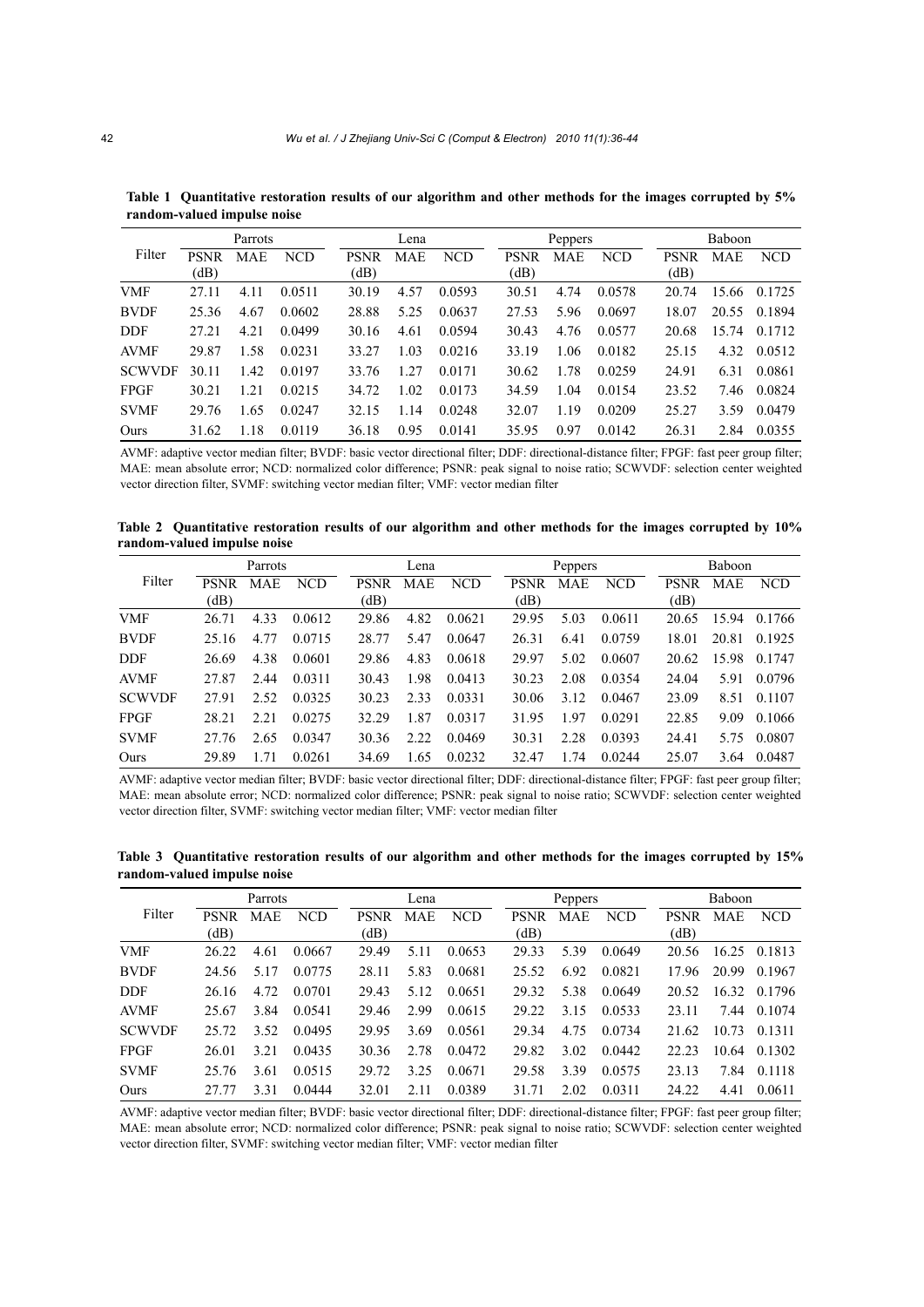

noise and attached with several crossed thin lines; (b)–(h) Images filtered by VMF, BVDF, AVMF, FPGF, SWVDF, SVMF, and our algorithm, respectively



**Fig. 9 Real images obtained from the Kodak company**  (a) Xmablur; (b) Sydney

**Fig. 10 Visual restoration results of our algorithm and other methods on the real images** 

(j)

(a) and (b) are original real images; (c) and (d), (e) and  $(f)$ ,  $(g)$ and (h), and (i) and (j) are images filtered by VMF, BVDF, DDF, and our algorithm, respectively

# **5 Conclusion**

(i)

A new switching filter is proposed in this work to suppress the impulsive noise and protect the thin lines